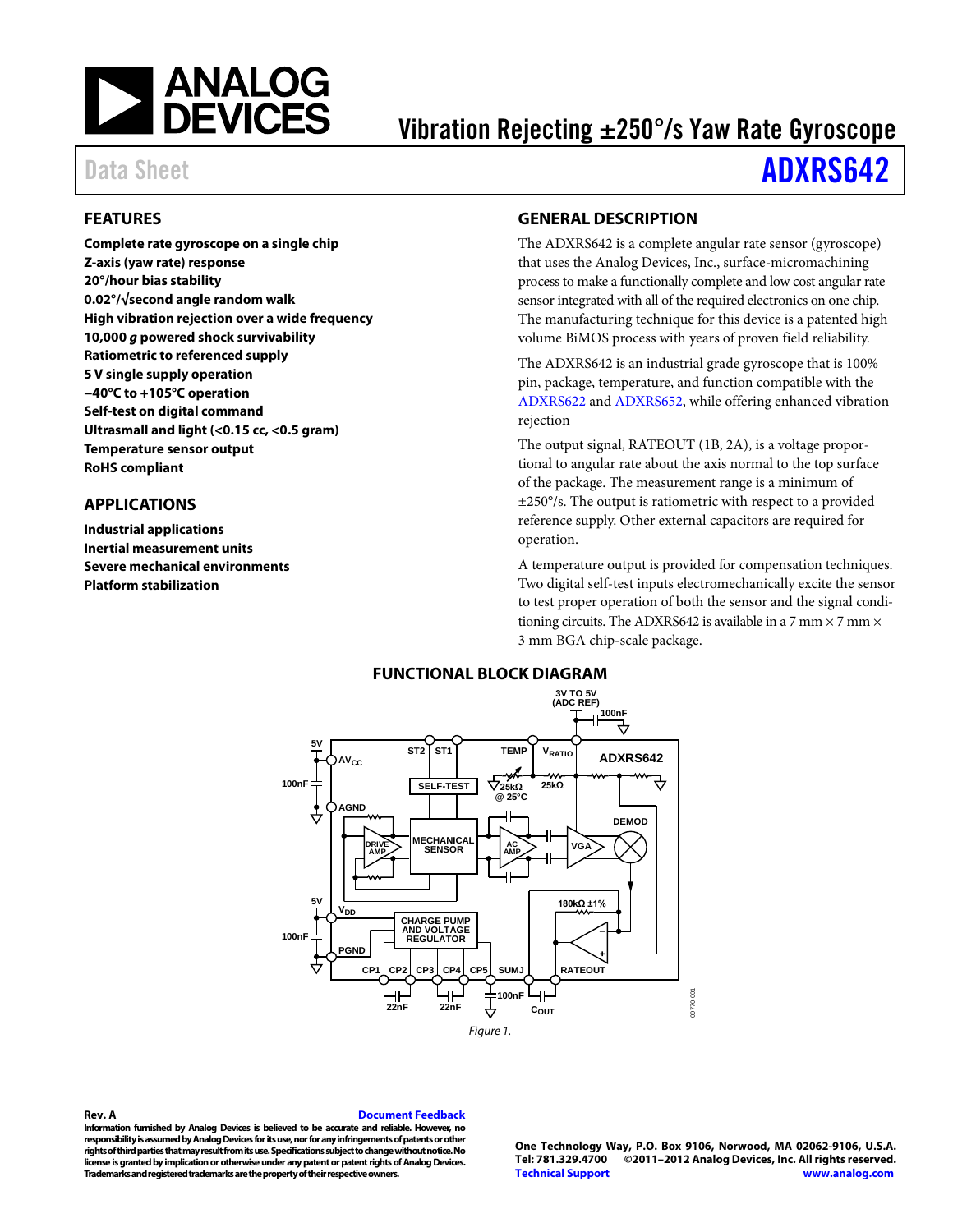# **TABLE OF CONTENTS**

## <span id="page-1-0"></span>**REVISION HISTORY**

## $10/12$ —Rev. 0 to Rev. A

4/11-Revision 0: Initial Version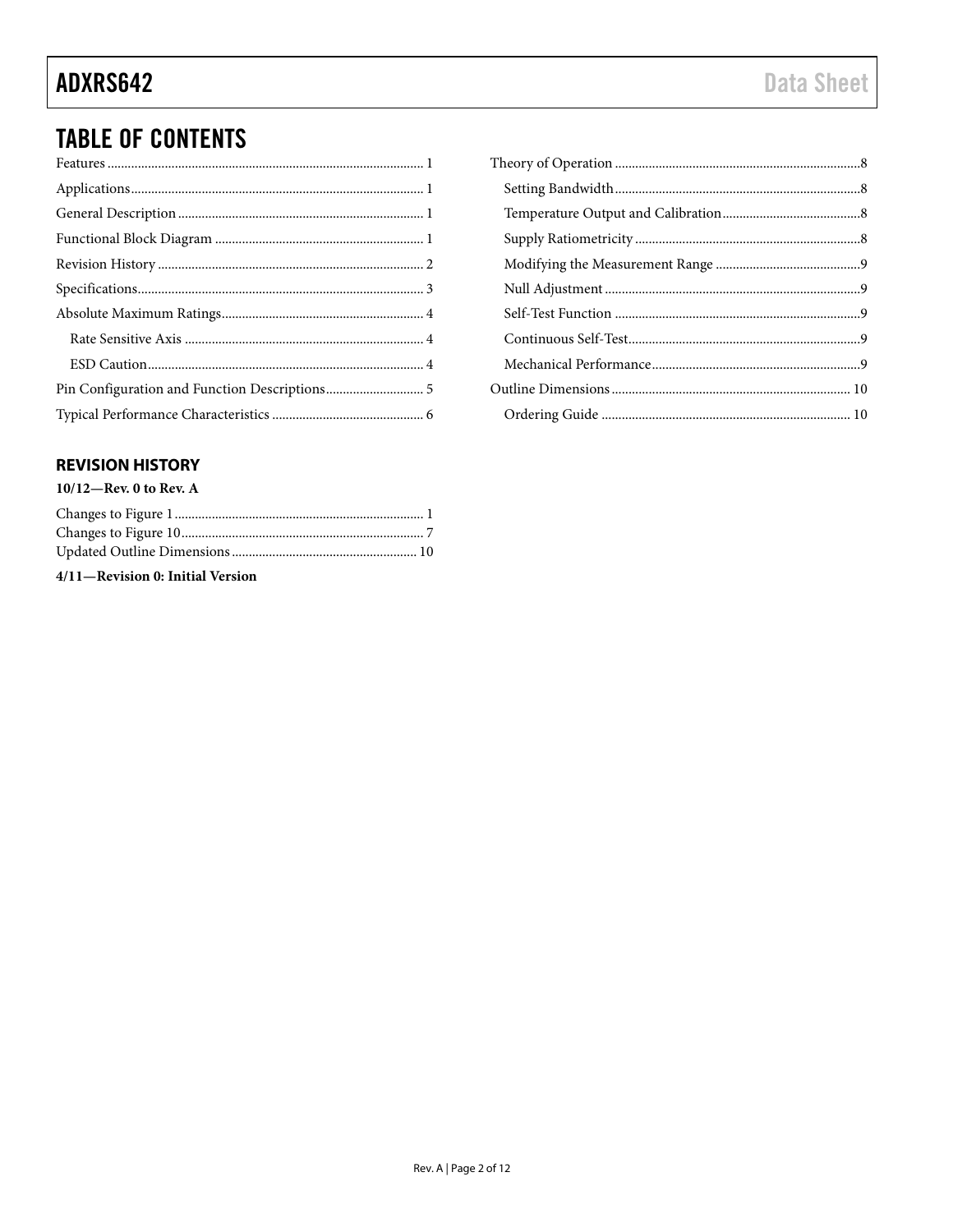# <span id="page-2-0"></span>**SPECIFICATIONS**

All minimum and maximum specifications are guaranteed. Typical specifications are not guaranteed. T<sub>A</sub> = 25°C, V<sub>S</sub> = AV<sub>CC</sub> = V<sub>DD</sub> = 5 V,  $V_{RATIO} = AV_{CC}$ , angular rate = 0°/sec, bandwidth = 80 Hz ( $C_{OUT}$  = 0.01  $\mu$ F),  $I_{OUT}$  = 100  $\mu$ A, ±1 *g*, unless otherwise noted.

### **Table 1.**

| <b>Conditions</b><br><b>Parameter</b>                          |                                                       | Min   |        | <b>Max</b> | Unit                        |
|----------------------------------------------------------------|-------------------------------------------------------|-------|--------|------------|-----------------------------|
| SENSITIVITY <sup>1</sup>                                       | Clockwise rotation is positive output                 |       | Typ    |            |                             |
|                                                                | Full-scale range over specifications range            |       | ±300   |            | $\degree$ /sec              |
| Measurement Range <sup>2</sup><br>Initial and Over Temperature | $-40^{\circ}$ C to $+105^{\circ}$ C                   | ±250  | 7.0    |            | mV/°/sec                    |
|                                                                |                                                       |       |        |            |                             |
| Temperature Drift <sup>3</sup>                                 | ±2                                                    |       |        |            | $\%$<br>% of FS             |
| Nonlinearity                                                   | Best fit straight line                                |       | 0.01   |            |                             |
| NULL <sup>1</sup>                                              |                                                       |       |        |            | $\vee$                      |
| Null                                                           | $-40^{\circ}$ C to $+105^{\circ}$ C                   |       | 2.5    |            |                             |
| Calibrated Null <sup>4</sup>                                   | $-40^{\circ}$ C to $+105^{\circ}$ C                   |       | ±0.1   |            | $\degree$ /sec              |
| <b>Temperature Drift</b>                                       | $-40^{\circ}$ C to $+105^{\circ}$ C                   |       | ±1     |            | $\degree$ /sec              |
| <b>Linear Acceleration Effect</b>                              | Any axis                                              |       | 0.03   |            | $\degree$ /sec/g            |
| <b>Vibration Rectification</b>                                 | 25 g rms, 50 Hz to 5 kHz                              |       | 0.0002 |            | $\degree$ /s/g <sup>2</sup> |
| <b>NOISE PERFORMANCE</b>                                       |                                                       |       |        |            |                             |
| Rate Noise Density                                             | $T_A \leq 25^{\circ}C$                                |       | 0.02   |            | $\degree$ /sec/ $\sqrt{Hz}$ |
| <b>Resolution Floor</b>                                        | $T_A = 25^{\circ}$ C 1 minute to 1 hour in-run        |       | 20     |            | $^{\circ}/\text{hr}$        |
| <b>FREOUENCY RESPONSE</b>                                      |                                                       |       |        |            |                             |
| Bandwidth <sup>5</sup>                                         | +3 dB user adjustable up to specification             |       | 2000   |            | Hz                          |
| Sensor Resonant Frequency                                      |                                                       |       | 17     | 19         | kHz                         |
| SELF-TEST <sup>1</sup>                                         |                                                       |       |        |            |                             |
| ST1 RATEOUT Response                                           | ST1 pin from Logic 0 to Logic 1                       |       | $-45$  |            | $\degree$ /sec              |
| ST2 RATEOUT Response                                           | ST2 pin from Logic 0 to Logic 1                       |       | 45     |            | $\degree$ /sec              |
| ST1 to ST2 Mismatch <sup>6</sup>                               |                                                       | $-5$  | ±2     | $+5$       | $\frac{0}{0}$               |
| Logic 1 Input Voltage                                          |                                                       | 3.3   |        |            | V                           |
| Logic 0 Input Voltage                                          |                                                       |       |        | 1.7        | v                           |
| Input Impedance                                                | To common                                             |       | 50     | 100        | kΩ                          |
| TEMPERATURE SENSOR <sup>1</sup>                                |                                                       |       |        |            |                             |
| $V_{OUT}$ at 25°C                                              | Load = $10 \text{ M}\Omega$                           | 2.35  | 2.5    | 2.65       | v                           |
| Scale Factor <sup>7</sup><br>25°C, $V_{RATIO} = 5 V$<br>9      |                                                       |       | mV/°C  |            |                             |
| Load to $V_s$                                                  | 25                                                    |       |        | kΩ         |                             |
| Load to Common                                                 |                                                       |       | 25     |            | $k\Omega$                   |
| TURN-ON TIME <sup>4</sup>                                      | Power on to $\pm$ 0.5°/sec of final with CP5 = 100 nF |       |        | 50         | ms                          |
| <b>OUTPUT DRIVE CAPABILITY</b>                                 |                                                       |       |        |            |                             |
| <b>Current Drive</b>                                           | For rated specifications                              |       |        | 200        | μA                          |
| Capacitive Load Drive                                          |                                                       |       |        | 1000       | pF                          |
| <b>POWER SUPPLY</b>                                            |                                                       |       |        |            |                             |
| Operating Voltage (V <sub>s</sub> )                            |                                                       | 4.75  | 5.00   | 5.25       | v                           |
| Quiescent Supply Current                                       |                                                       |       | 3.5    | 4.5        | mA                          |
| <b>TEMPERATURE RANGE</b>                                       |                                                       |       |        |            |                             |
| <b>Specified Performance</b>                                   |                                                       | $-40$ |        | $+105$     | °C                          |

<span id="page-2-2"></span><span id="page-2-1"></span>

<sup>1</sup> Parameter is linearly ratiometric with V<sub>BATIO</sub>.<br><sup>2</sup> Measurement range is the maximum range possible, including output swing range, initial offset, sensitivity, offset drift, and sensitivity drift at 5 V supplies.<br><sup>3</sup>

<span id="page-2-4"></span><span id="page-2-3"></span><sup>4</sup> Based on characterization.

<span id="page-2-5"></span><sup>5</sup> Adjusted by external capacitor, C<sub>OUT</sub>. Reducing bandwidth below 0.01 Hz does not result in further noise improvement.<br><sup>6</sup> Self-test mismatch is described as (ST2 + ST1)/((ST2 − ST1)/2).

<span id="page-2-7"></span><span id="page-2-6"></span><sup>7</sup> Scale factor for a change in temperature from 25°C to 26°C. V<sub>TEMP</sub> is ratiometric to V<sub>RATIO</sub>. See th[e Temperature Output and Calibration](#page-7-2) section for more information.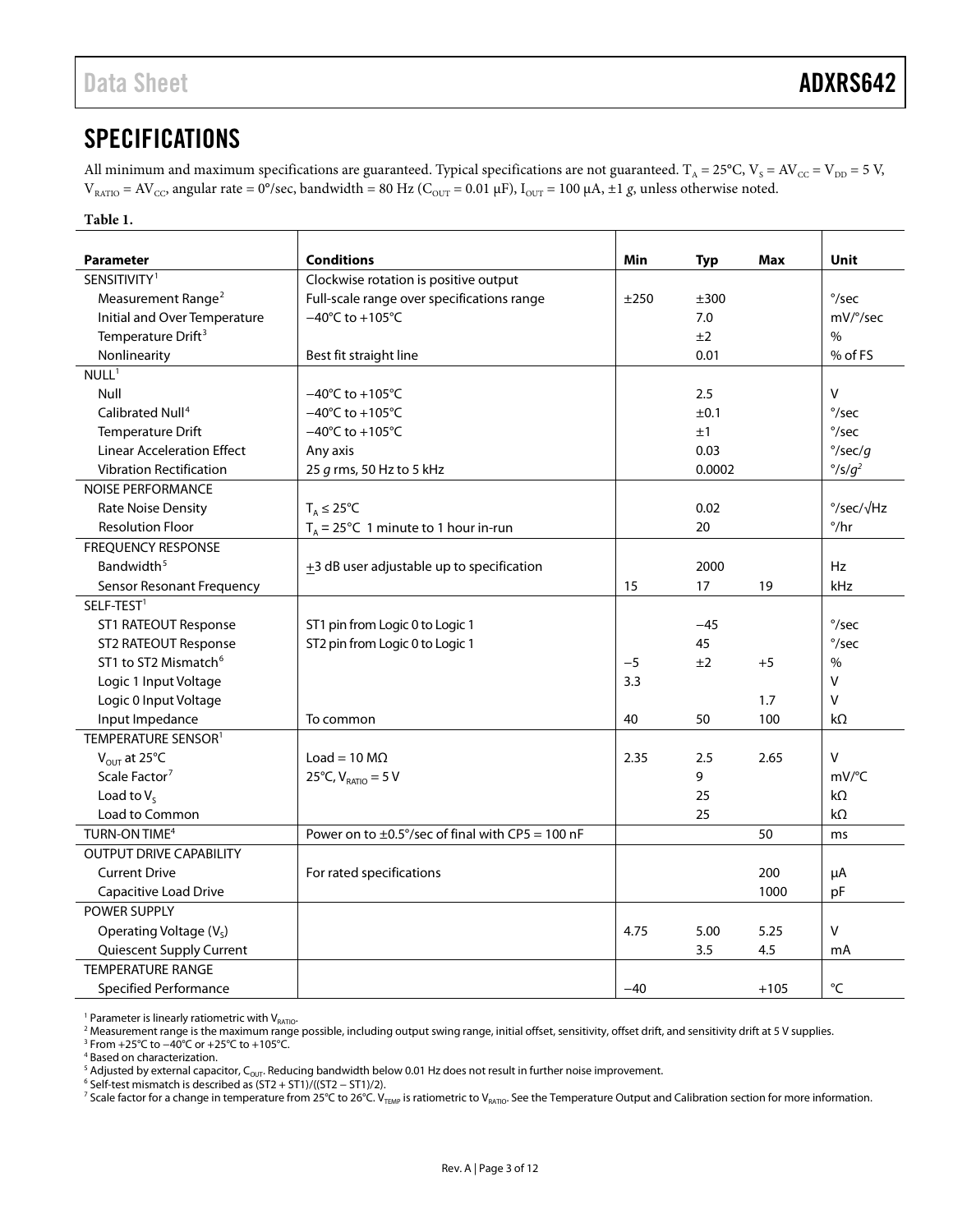# <span id="page-3-0"></span>ABSOLUTE MAXIMUM RATINGS

### **Table 2.**

| <b>Parameter</b>                                            | Rating                               |  |
|-------------------------------------------------------------|--------------------------------------|--|
| Acceleration (Any Axis, 0.5 ms)                             |                                      |  |
| Unpowered                                                   | 10,000 $q$                           |  |
| Powered                                                     | 10,000 g                             |  |
| $V_{DD}$ , $AV_{CC}$                                        | $-0.3 V$ to $+6.0 V$                 |  |
| <b>V</b> RATIO                                              | AVcc                                 |  |
| ST1, ST2                                                    | $AV_{CC}$                            |  |
| <b>Output Short-Circuit Duration</b><br>(Any Pin to Common) | Indefinite                           |  |
| Operating Temperature Range                                 | $-55^{\circ}$ C to +125 $^{\circ}$ C |  |
| Storage Temperature Range                                   | $-65^{\circ}$ C to +150 $^{\circ}$ C |  |

Stresses above those listed under the Absolute Maximum Ratings may cause permanent damage to the device. This is a stress rating only; functional operation of the device at these or any other conditions above those indicated in the operational section of this specification is not implied. Exposure to absolute maximum rating conditions for extended periods may affect device reliability.

Drops onto hard surfaces can cause shocks of greater than 10,000 *g* and can exceed the absolute maximum rating of the device. Care should be exercised in handling to avoid damage.

## <span id="page-3-1"></span>**RATE SENSITIVE AXIS**

This is a z-axis rate-sensing device (also called a yaw ratesensing device). It produces a positive going output voltage for clockwise rotation about the axis normal to the package top, that is, clockwise when looking down at the package lid.



Figure 2. RATEOUT Signal Increases with Clockwise Rotation

### <span id="page-3-2"></span>**ESD CAUTION**



ESD (electrostatic discharge) sensitive device. Charged devices and circuit boards can discharge without detection. Although this product features patented or proprietary protection circuitry, damage may occur on devices subjected to high energy ESD. Therefore, proper ESD precautions should be taken to avoid performance degradation or loss of functionality.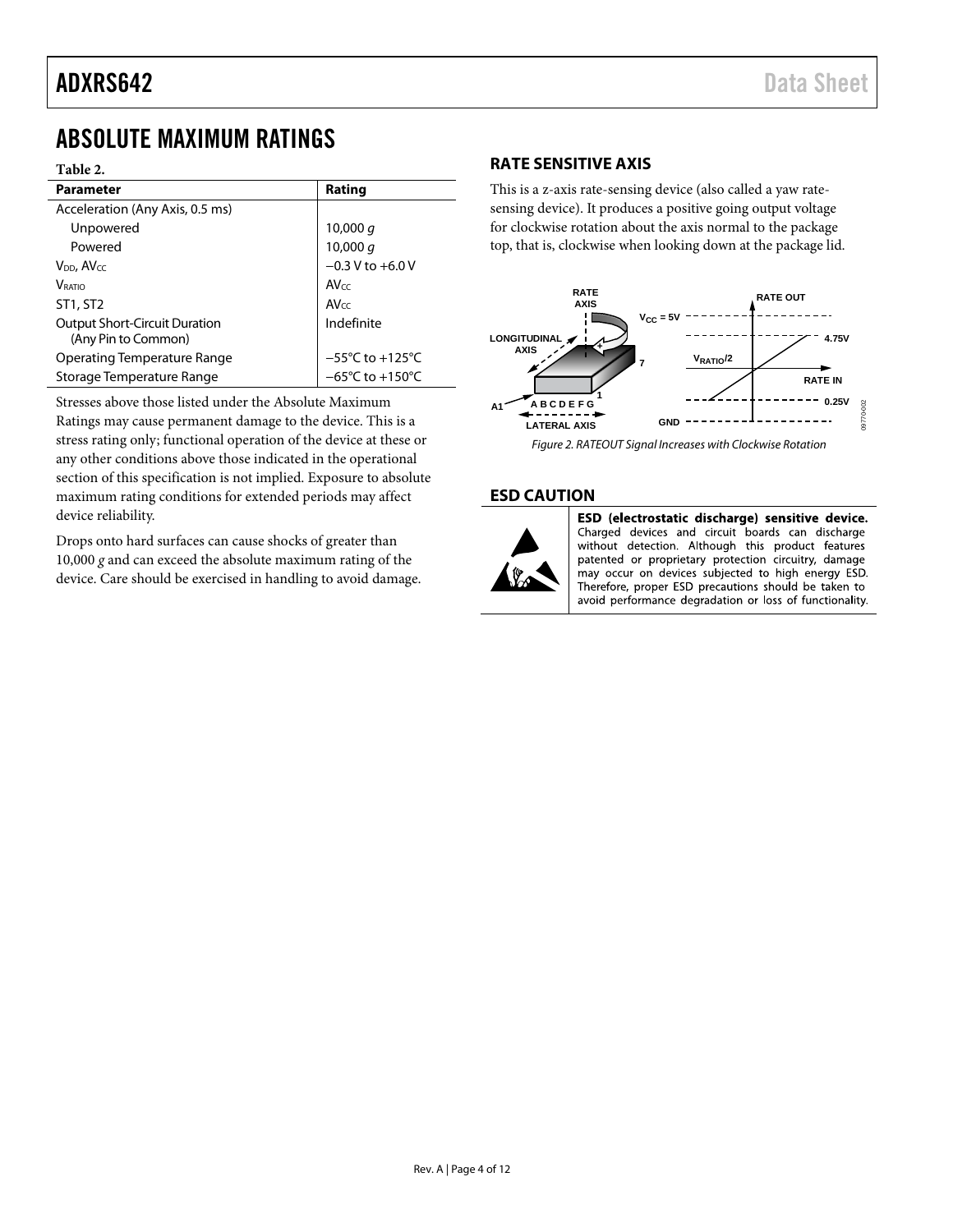# <span id="page-4-0"></span>PIN CONFIGURATION AND FUNCTION DESCRIPTIONS



*Figure 3. Pin Configuration*

## **Table 3. Pin Function Descriptions**

| Pin No. | <b>Mnemonic</b>            | <b>Description</b>                           |
|---------|----------------------------|----------------------------------------------|
| 6D, 7D  | CP <sub>5</sub>            | HV Filter Capacitor, 100 nF.                 |
| 6A, 7B  | CP4                        | Charge Pump Capacitor, 22 nF.                |
| 6C, 7C  | CP <sub>3</sub>            | Charge Pump Capacitor, 22 nF.                |
| 5A, 5B  | CP <sub>1</sub>            | Charge Pump Capacitor, 22 nF.                |
| 4A, 4B  | CP <sub>2</sub>            | Charge Pump Capacitor, 22 nF.                |
| 3A, 3B  | $AV_{cc}$                  | Positive Analog Supply.                      |
| 1B, 2A  | <b>RATEOUT</b>             | Rate Signal Output.                          |
| 1C, 2C  | SUMJ                       | Output Amp Summing Junction.                 |
| 1D, 2D  | NC.                        | No Connection. Do not connect to these pins. |
| 1E, 2E  | $V_{\text{RATIO}}$         | Reference Supply for Ratiometric Output.     |
| 1F, 2G  | AGND                       | Analog Supply Return.                        |
| 3F, 3G  | TEMP                       | Temperature Voltage Output.                  |
| 4F, 4G  | ST <sub>2</sub>            | Self-Test for Sensor 2.                      |
| 5F, 5G  | ST <sub>1</sub>            | Self-Test for Sensor 1.                      |
| 6G, 7F  | <b>PGND</b>                | Charge Pump Supply Return.                   |
| 6E, 7E  | $\mathsf{V}_{\mathsf{DD}}$ | Positive Charge Pump Supply.                 |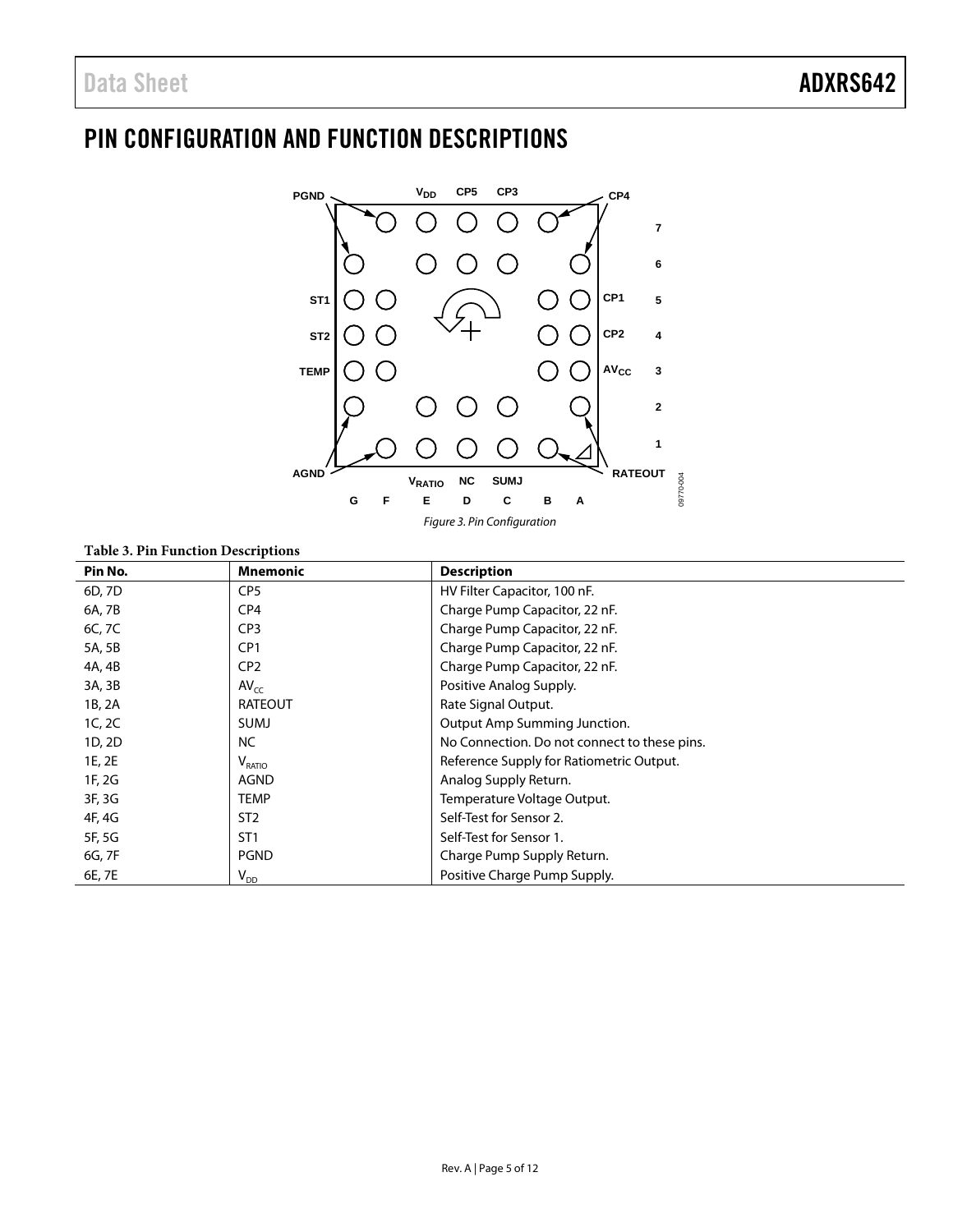# ADXRS642 Data Sheet

<span id="page-5-0"></span>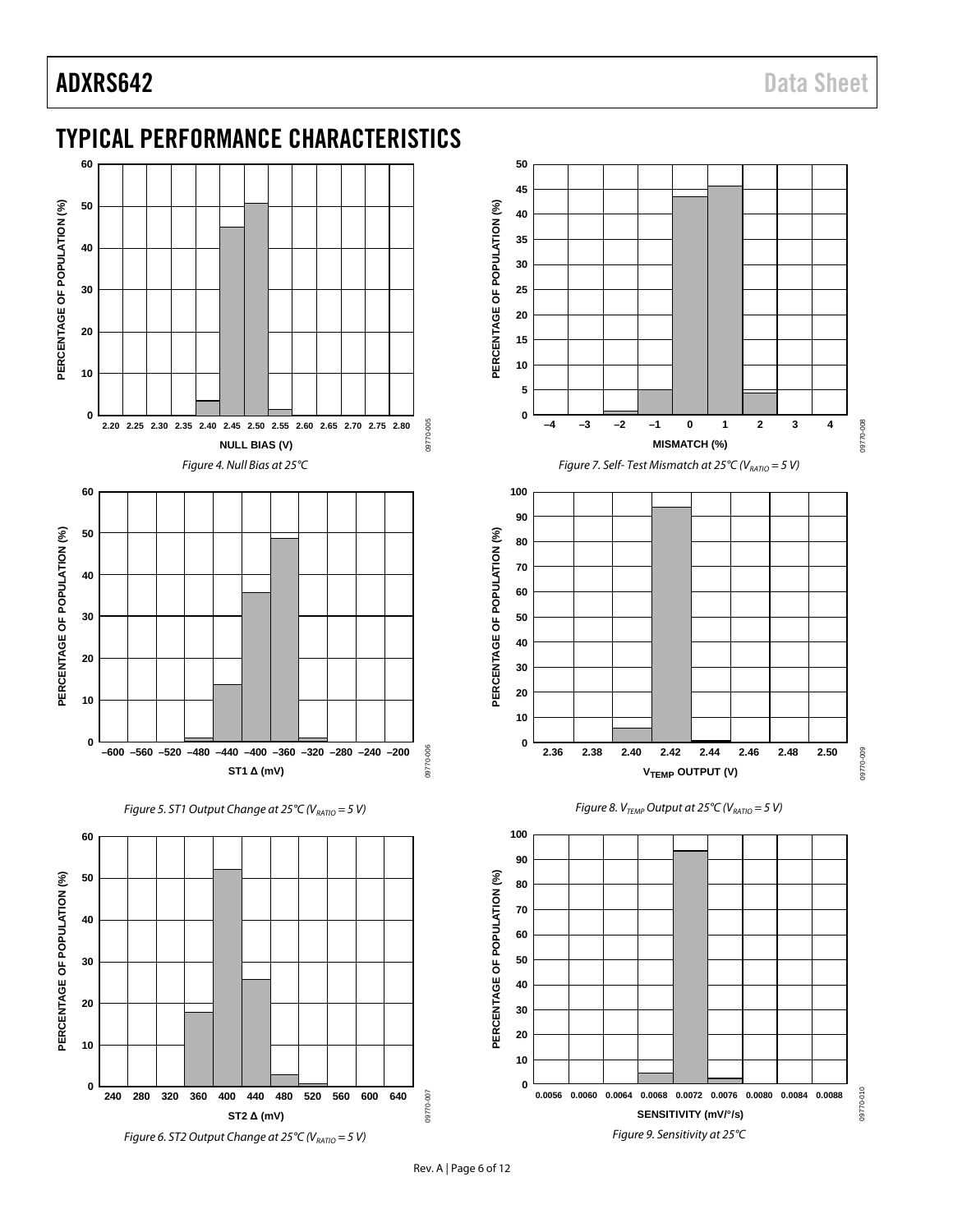# Data Sheet **ADXRS642**



*Figure 10. Typical Root Allan Deviation at 25°C vs. Averaging Time*



*Figure 11. Current Consumption at 25°C (V<sub>RATIO</sub> = 5 V)* 



*Figure 12. V<sub>TEMP</sub> Output over Temperature, 256 Parts (V<sub>RATIO</sub> = 5 V)*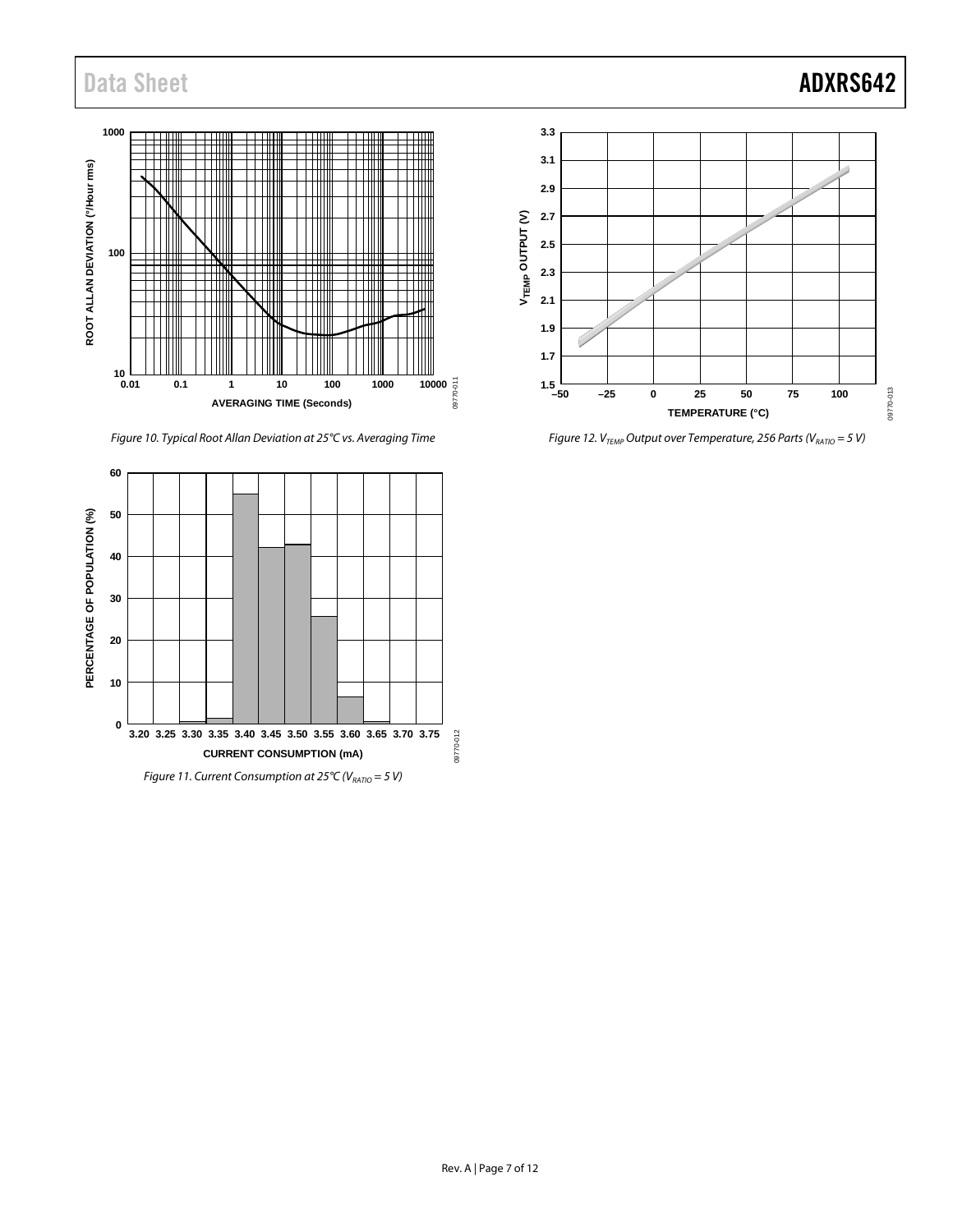# ADXRS642 Data Sheet

# <span id="page-7-0"></span>THEORY OF OPERATION

The ADXRS642 operates on the principle of a resonator gyro. [Figure 13](#page-7-4) shows a simplified version of one of four polysilicon sensing structures. Each sensing structure contains a dither frame that is electrostatically driven to resonance. This produces the necessary velocity element to produce a Coriolis force when experiencing angular rate. The ADXRS642 is designed to sense a z-axis (yaw) angular rate.

When the sensing structure is exposed to angular rate, the resulting Coriolis force couples into an outer sense frame, which contains movable fingers that are placed between fixed pickoff fingers. This forms a capacitive pickoff structure that senses Coriolis motion. The resulting signal is fed to a series of gain and demodulation stages that produce the electrical rate signal output. The quad sensor design rejects linear and angular acceleration, including external *g*-forces and vibration. This is achieved by mechanically coupling the four sensing structures such that external *g*-forces appear as common-mode signals that can be removed by the fully differential architecture implemented in the ADXRS642.



*Figure 13. Simplified Gyro Sensing Structure–One Corner*

<span id="page-7-4"></span>The electrostatic resonator requires 18 V to 20 V for operation. Because only 5 V are typically available in most applications, a charge pump is included on chip. If an external 18 V to 20 V supply is available, the two capacitors on CP1 to CP4 can be omitted, and this supply can be connected to CP5 (Pin 6D, Pin 7D). CP5 should not be grounded when power is applied to the ADXRS642. No damage occurs, but under certain conditions, the charge pump may fail to start up after the ground is removed without first removing power from the ADXRS642.

## <span id="page-7-1"></span>**SETTING BANDWIDTH**

The external capacitor,  $C_{\text{OUT}}$ , is used in combination with the on-chip resistor,  $R_{\text{OUT}}$ , to create a low-pass filter to limit the bandwidth of the ADXRS642 rate response. The −3 dB frequency set by  $R_{\text{OUT}}$  and  $C_{\text{OUT}}$  is

 $f_{OUT} = 1/(2 \times \pi \times R_{OUT} \times C_{OUT})$ 

and can be well controlled because  $R_{\text{OUT}}$  has been trimmed during manufacturing to be 180 k $\Omega$  ± 1%. Any external resistor applied between the RATEOUT pin (1B, 2A) and SUMJ pin (1C, 2C) results in

$$
R_{OUT} = (180 \text{ k}\Omega \times R_{EXT})/(180 \text{ k}\Omega + R_{EXT})
$$

In general, an additional filter (in either hardware or software) is added to attenuate high frequency noise arising from demodulation spikes at the 18 kHz resonant frequency of the gyro. An R/C output filter consisting of a 3.3k series resistor and 22 nF shunt capacitor (2.2 kHz pole) is recommended. [Figure 13](#page-7-4) shows the effect of adding this filter to the output of an ADXRS642 set to a 2000 Hz bandwidth.

## <span id="page-7-2"></span>**TEMPERATURE OUTPUT AND CALIBRATION**

It is common practice to temperature-calibrate gyros to improve their overall accuracy. The ADXRS642 has a temperature proportional voltage output that provides input to such a calibration method. The temperature sensor structure is shown i[n Figure 14.](#page-7-5) The temperature output is characteristically nonlinear, and any load resistance connected to the TEMP output results in decreasing the TEMP output and its temperature coefficient. Therefore, buffering the output is recommended.

The voltage at TEMP (3F, 3G) is nominally 2.5 V at 25°C, and  $V_{\text{RATIO}} = 5$  V. The temperature coefficient is ~9 mV/°C at 25°C. Although the TEMP output is highly repeatable, it has only modest absolute accuracy.



*Figure 14. Temperature Sensor Structure*

## <span id="page-7-5"></span><span id="page-7-3"></span>**SUPPLY RATIOMETRICITY**

The ADXRS642 RATEOUT, ST1, ST2, and TEMP signals are ratiometric to the  $\rm V_{\rm {RATIO}}$  voltage; for example, the null voltage, rate sensitivity and temperature outputs are proportional to  $V<sub>RATIO</sub>$ . Therefore, it is most easily used with a supply-ratiometric ADC, which results in self-cancellation of errors due to minor supply variations. There is some small, usually negligible, error due to nonratiometric behavior. Note that to guarantee full rate range,  $V_{\text{RATIO}}$  should not be greater than  $AV_{CC}$ .

09770-016

370-016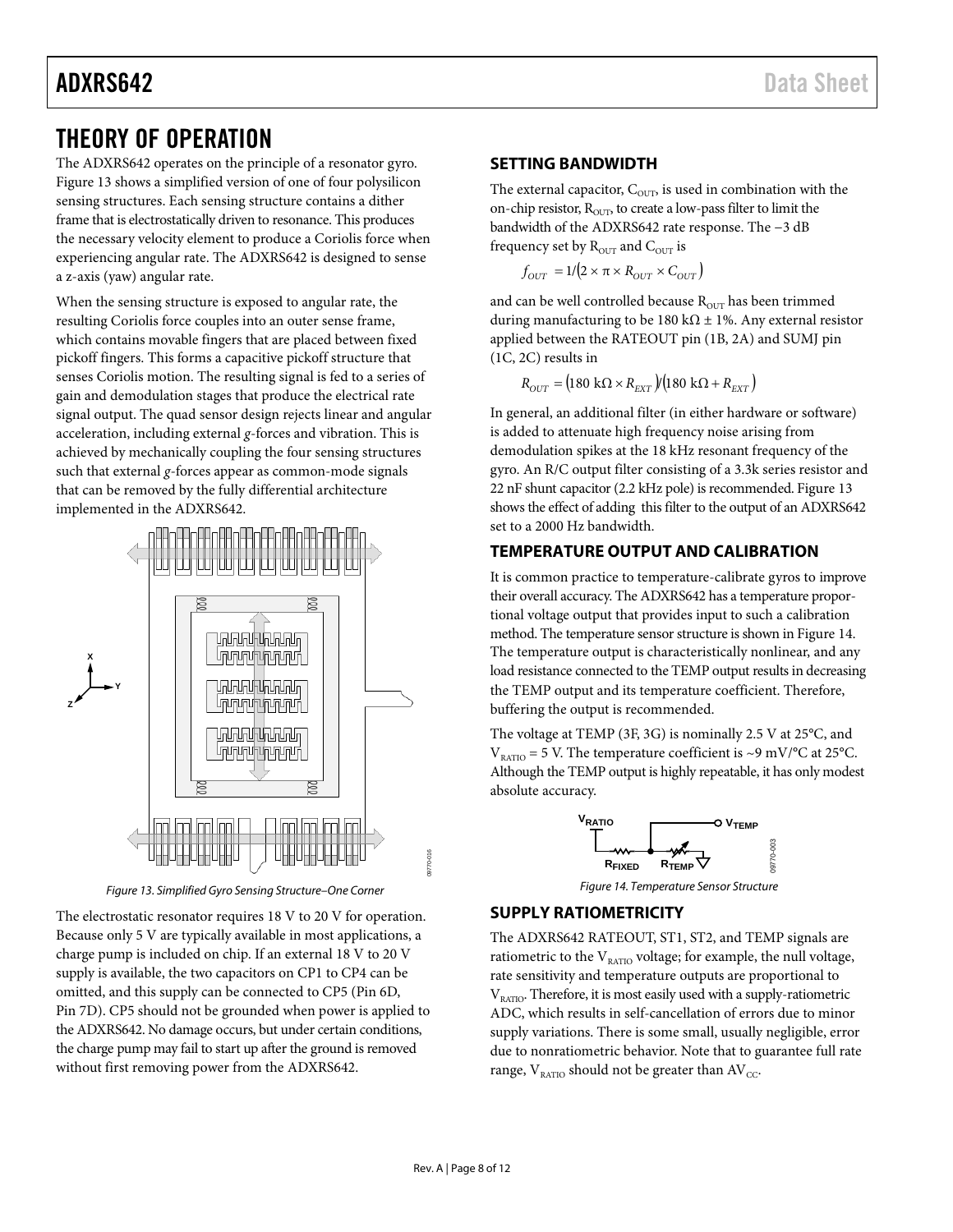## <span id="page-8-0"></span>**MODIFYING THE MEASUREMENT RANGE**

The ADXRS642 scale factor can be reduced to extend the measurement range to as much as ±450°/sec by adding a single 225 kΩ resistor between the RATEOUT and SUMJ. If an external resistor is added between RATEOUT and SUMJ,  $C_{\text{OUT}}$  must be proportionally reduced to maintain the correct bandwidth.

## <span id="page-8-1"></span>**NULL ADJUSTMENT**

The nominal 2.5 V null is for a symmetrical swing range at RATEOUT (1B, 2A). However, a nonsymmetric output swing may be suitable in some applications. Null adjustment is possible by injecting a suitable current to SUMJ (1C, 2C). Note that supply disturbances may reflect some null instability. Digital supply noise should be avoided, particularly in this case.

## <span id="page-8-2"></span>**SELF-TEST FUNCTION**

The ADXRS642 includes a self-test feature that actuates each of the sensing structures and associated electronics in the same manner, as if subjected to angular rate. It is activated by standard logic high levels applied to Input ST1 (5F, 5G), Input ST2 (4F, 4G), or both. ST1 causes the voltage at RATEOUT to change about −0.3 V, and ST2 causes an opposite change of +0.3 V. The self-test response follows the viscosity temperature dependence of the package atmosphere, approximately 0.25%/°C. Activating both ST1 and ST2 simultaneously is not damaging. ST1 and ST2 are fairly closely matched  $(\pm 2\%)$ , but actuating both simultaneously may result in a small apparent null bias shift proportional to the degree of self-test mismatch.

ST1 and ST2 are activated by applying a voltage equal to  $V_{RATIO}$ to the ST1 pin and the ST2 pin. The voltage applied to ST1 and ST2 must never be greater than  $AV_{CC}$ .

### <span id="page-8-3"></span>**CONTINUOUS SELF-TEST**

The on-chip integration of the ADXRS642 gives it higher reliability than is obtainable with any other high volume manufacturing method. Also, it is manufactured under a mature BiMOS process that has field-proven reliability. As an additional failure detection measure, power-on self-test can be performed. However, some applications may warrant continuous self-test while sensing rate. Details outlining continuous self-test techniques are also available in the [AN-768](http://www.analog.com/AN-768) Application Note.

## <span id="page-8-4"></span>**MECHANICAL PERFORMANCE**

The ADXRS642 excellent vibration rejection is demonstrated in [Figure 15](#page-8-5) an[d Figure 16.](#page-8-6) [Figure 15](#page-8-5) shows the ADXRS642 output response with and without 15 *g* rms 50 Hz to 5 kHz of random vibration. The bandwidth of the gyro was limited to 1600 Hz. Performance is similar regardless of the direction of the input vibration.



<span id="page-8-5"></span>*Figure 15. ADXRS642 Output Response with and Without Random Vibration (15* g *rms, 50 Hz to 5 kHz)*

[Figure 16](#page-8-6) demonstrates the ADXRS642 dc noise response to 5*g* sine vibration over the 20 Hz to 5 kHz range. As can be seen, there are no sensitive frequencies present, and vibration rectification is vanishingly small. As in the previous example, the gyro bandwidth was set to 1600 Hz.



<span id="page-8-6"></span>*Figure 16. ADXRS642 Sine Vibration Noise Response (5* g*, 20 Hz to 5 kHz)*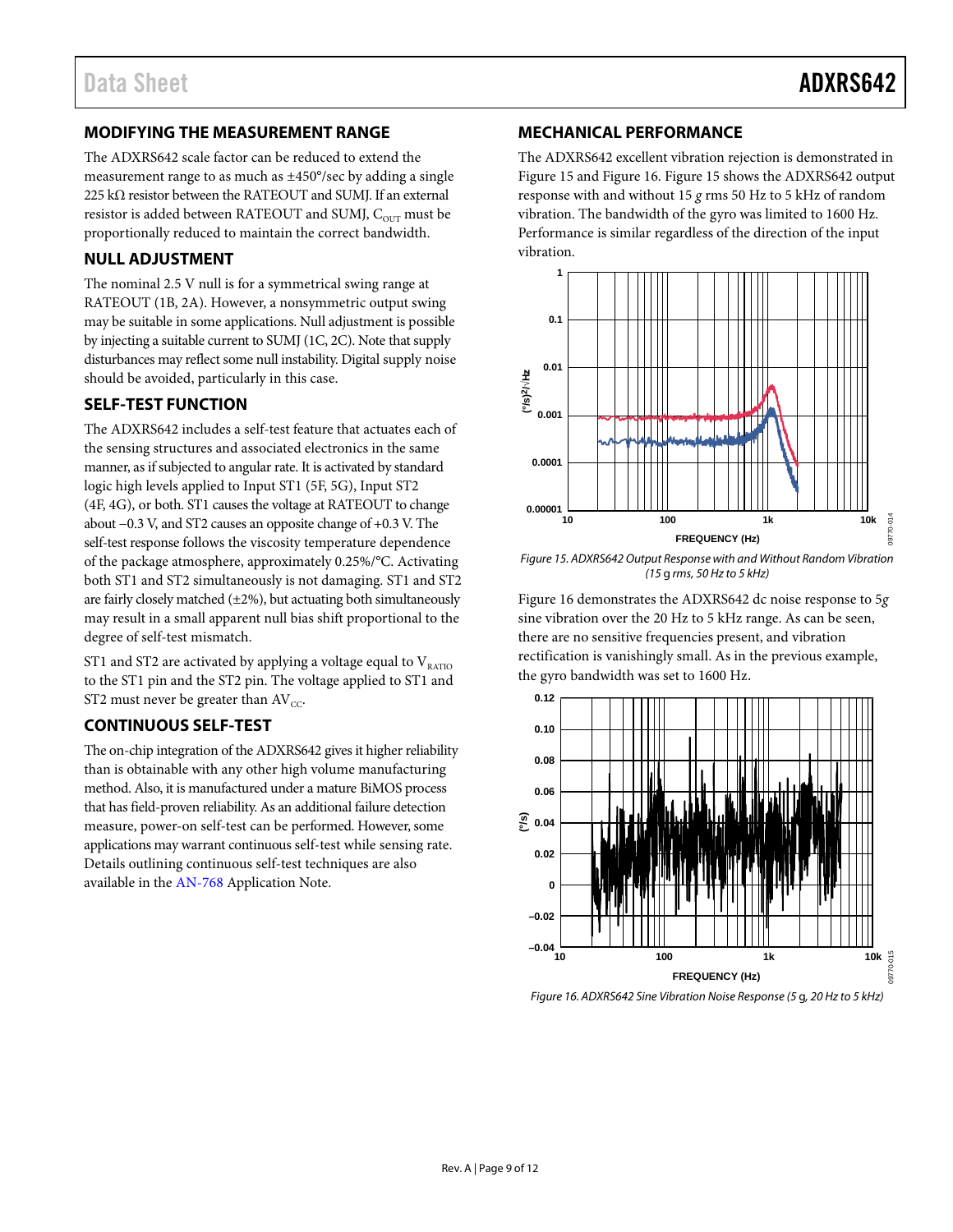# <span id="page-9-0"></span>OUTLINE DIMENSIONS



### <span id="page-9-1"></span>**ORDERING GUIDE**

| Model <sup>1</sup> | <b>Temperature Range</b>            | <b>Package Description</b>             | <b>Package Option</b> |
|--------------------|-------------------------------------|----------------------------------------|-----------------------|
| ADXRS642BBGZ       | –40°C to +105°C                     | 32-Lead Ceramic Ball Grid Array [CBGA] | BG-32-3               |
| ADXRS642BBGZ-RL    | $-40^{\circ}$ C to $+105^{\circ}$ C | 32-Lead Ceramic Ball Grid Array [CBGA] | BG-32-3               |
| EVAL-ADXRS642Z     |                                     | <b>Evaluation Board</b>                |                       |

1 Z = RoHS Compliant Part.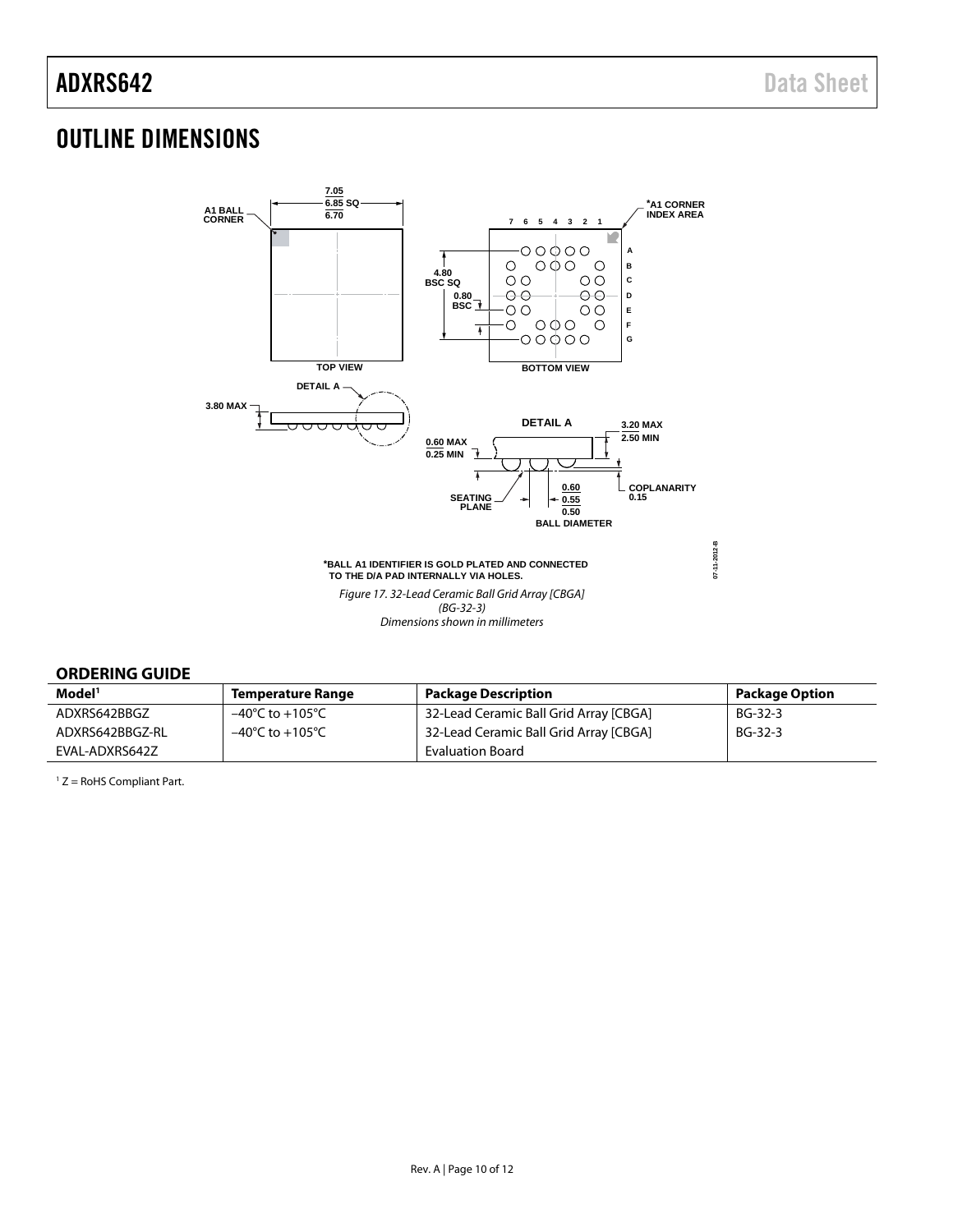# **NOTES**